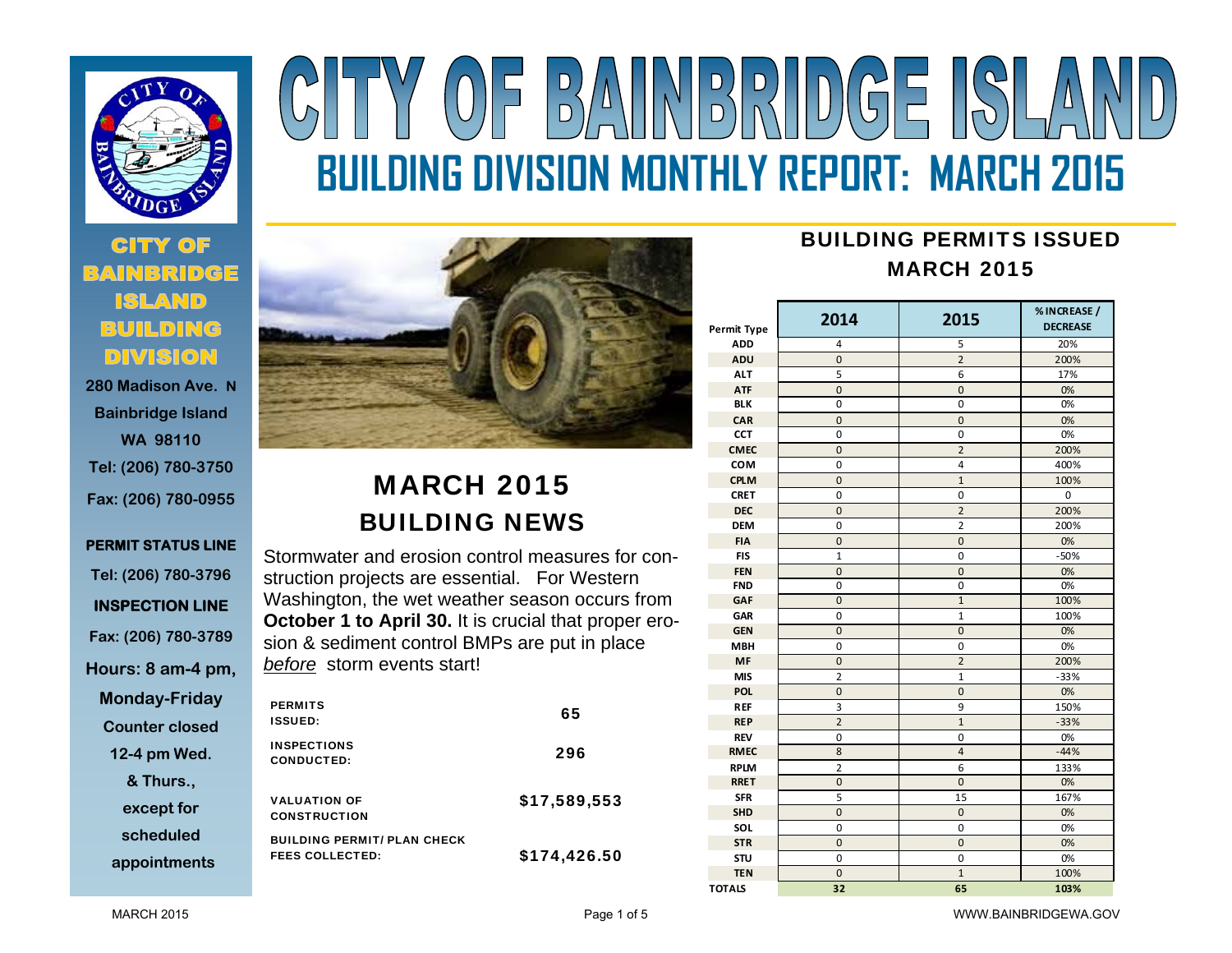| <b>Permit Type</b>                      |                            | <b>Permit Number</b> | Applicant                                         | <b>Project Description</b>                                                                                                                                                                          | <b>Project Address</b>                | Date Issued | Valuation      |
|-----------------------------------------|----------------------------|----------------------|---------------------------------------------------|-----------------------------------------------------------------------------------------------------------------------------------------------------------------------------------------------------|---------------------------------------|-------------|----------------|
| Addition                                |                            | BLD20510             | CYNTHIA and MICHAEL VALLIERE                      | Adding 179 sq. ft. for new Powder Room and Den<br>addition. Adding 113 sq. ft. of deck.                                                                                                             | 10422 NE<br><b>COUNTRY CLUB RD</b>    | 03/17/2015  | \$30,226.24    |
| Addition                                |                            | BLD20476             | WING POINT GOLF & COUNTRY<br><b>CLUB</b>          | Adding 1,188 sq. ft. for new lounge area and adding<br>224 sq. ft. of roof overhang.                                                                                                                | 811 CHERRY AVE<br><b>NE</b>           | 03/24/2015  | \$187,400.00   |
| Addition                                |                            | BLD20476 REV-1       | WING POINT GOLF & COUNTRY<br><b>CLUB</b>          | Adding 1,188 sq. ft. for new lounge area and adding<br>224 sq. ft. of roof overhang.                                                                                                                | 811 CHERRY AVE<br><b>NE</b>           | 03/24/2015  |                |
| Addition                                |                            | BLD20616             | DINGELS JAMES ROBERT                              | Addition of 64 ft to existing condo                                                                                                                                                                 | 1005 Blue Heron<br>Avenue NE          | 03/27/2015  | \$9,641.62     |
| Addition                                |                            | BLD20426             | LINDA & JAMES BRANDT                              | Demo 1st floor. Rebuild 2,052 sq. ft. 1st floor. Adding<br>2,384 sq. ft. 2nd floor. Adding 258 sq. ft. above<br>garage. Rebuild 714 sq. ft. garage.<br>Rebuild/Replace/Adding 658 sq. ft. of Decks. | 14496 Sunrise Dr NE 03/31/2015        |             | \$746,527.66   |
|                                         | <b>Addition Total: 5</b>   |                      |                                                   |                                                                                                                                                                                                     |                                       |             | \$973,795.52   |
| <b>Accessory Dwelling Unit</b>          |                            | BLD20508ADU          | Α                                                 | WILLHOIT DONALD R & AMERINA Building a new ADU with 414 sq. ft. 1st floor, a 110 sq.<br>ft. storage loft and 384 sq. ft. of Stone Terrace.                                                          | 8691 Spargur Loop<br>Rd NE            | 03/17/2015  | \$64,381.14    |
| <b>Accessory Dwelling Unit</b>          |                            | <b>BLD20225</b>      | J3E2A2Z                                           | Car Barn/ADU                                                                                                                                                                                        | 3835 PLEASANT<br><b>BEACH DR NE</b>   | 03/23/2015  | \$161,831.60   |
| <b>Accessory Dwelling Unit Total: 2</b> |                            |                      |                                                   |                                                                                                                                                                                                     |                                       |             | \$226,212.74   |
| Alteration                              |                            | <b>BLD20640</b>      | TIBBENS REXFORD J                                 | Bathroom Remodel.                                                                                                                                                                                   | <b>11474 ARROW</b><br>POINT DR NE     | 03/03/2015  | \$8,000.00     |
| Alteration                              |                            | BLD20615             | HAXTON MICHAEL B & MARY<br><b>GENE TRUSTEES</b>   | Installing new elevator % change stairway, change<br>finishes & enlarge doors to be ADA Compliant.                                                                                                  | 10139 NE Kitsap St                    | 03/17/2015  | \$175,000.00   |
| Alteration                              |                            | <b>BLD20665</b>      | Κ                                                 | HASTINGS DOUGLAS S & MARCIA Remodel of existing daylight basement                                                                                                                                   | 4540 ISLAND AVE<br><b>NE</b>          | 03/19/2015  | \$21,981.00    |
| Alteration                              |                            | BLD20595             | ZIGICH MICHAEL R & ZELLERS<br>PATRICIA D          | Interior Remodel of 849 sq. ft. .                                                                                                                                                                   | 4460 Rockaway<br>Beach Rd NE          | 03/20/2015  | \$130,000.00   |
| Alteration                              |                            | <b>BLD20598</b>      | BREDICE GREGORY & SUNNY M<br><b>TEES</b>          | Remodel of Existing SFR.                                                                                                                                                                            | 4012 Rockaway<br>Beach Rd NE          | 03/23/2015  | \$150,000.00   |
| Alteration                              |                            | BLD20603             | Holland, Michael                                  | Demolition and remodel of existing garage.                                                                                                                                                          | 5930 Rose Loop NE 03/26/2015          |             | \$5,000.00     |
|                                         | <b>Alteration Total: 6</b> |                      |                                                   |                                                                                                                                                                                                     |                                       |             | \$489,981.00   |
| <b>Commercial Mechanical</b>            |                            | BLD20239CMEC         | <b>BAINBRIDGE COMMUNITY</b><br>DEVELOPMENT LLC    | Garage Ventilation Plan.                                                                                                                                                                            | 453 JOHN ADAMS<br>LN NW               | 03/09/2015  |                |
| <b>Commercial Mechanical</b>            |                            | BLD20663             | 8040 NORTHEAST DAY ROAD LLC Relocate Propane Tank |                                                                                                                                                                                                     | 8040 NE DAY RD W<br>BLDG <sub>3</sub> | 03/17/2015  | \$350.00       |
| <b>Commercial Mechanical Total: 2</b>   |                            |                      |                                                   |                                                                                                                                                                                                     |                                       |             | \$350.00       |
| Commercial                              |                            | <b>BLD20557</b>      | THE FARM BUSINESS PARK LLC                        | Building a new 4,850 sq. ft. unheated Shell Building -<br><b>Building A</b>                                                                                                                         | Three<br>Trees Ln                     | 03/24/2015  | \$537,671.00   |
| Commercial                              |                            | <b>BLD20558</b>      | THE FARM BUSINESS PARK LLC                        | Building a new 4,960 sq. ft. unheated Shell Building -<br><b>Building B</b>                                                                                                                         | Three<br>Trees Ln                     | 03/24/2015  | \$549,865.60   |
| Commercial                              |                            | <b>BLD20559</b>      | THE FARM BUSINESS PARK LLC                        | Building a new 4,960 sq. ft. unheated Shell Building -<br><b>Building C</b>                                                                                                                         | Three<br>Trees Ln                     | 03/24/2015  | \$638,553.60   |
| Commercial                              |                            | BLD20479             | <b>VWA BAINBRIDGE ISLAND LLC</b>                  | Building a 14,475 sq. ft. Walgreens Drug Store.                                                                                                                                                     | <b>High School</b><br>Rd              | 03/30/2015  | \$2,473,632.75 |
|                                         | <b>Commercial Total: 4</b> |                      |                                                   |                                                                                                                                                                                                     |                                       |             | \$4,199,722.95 |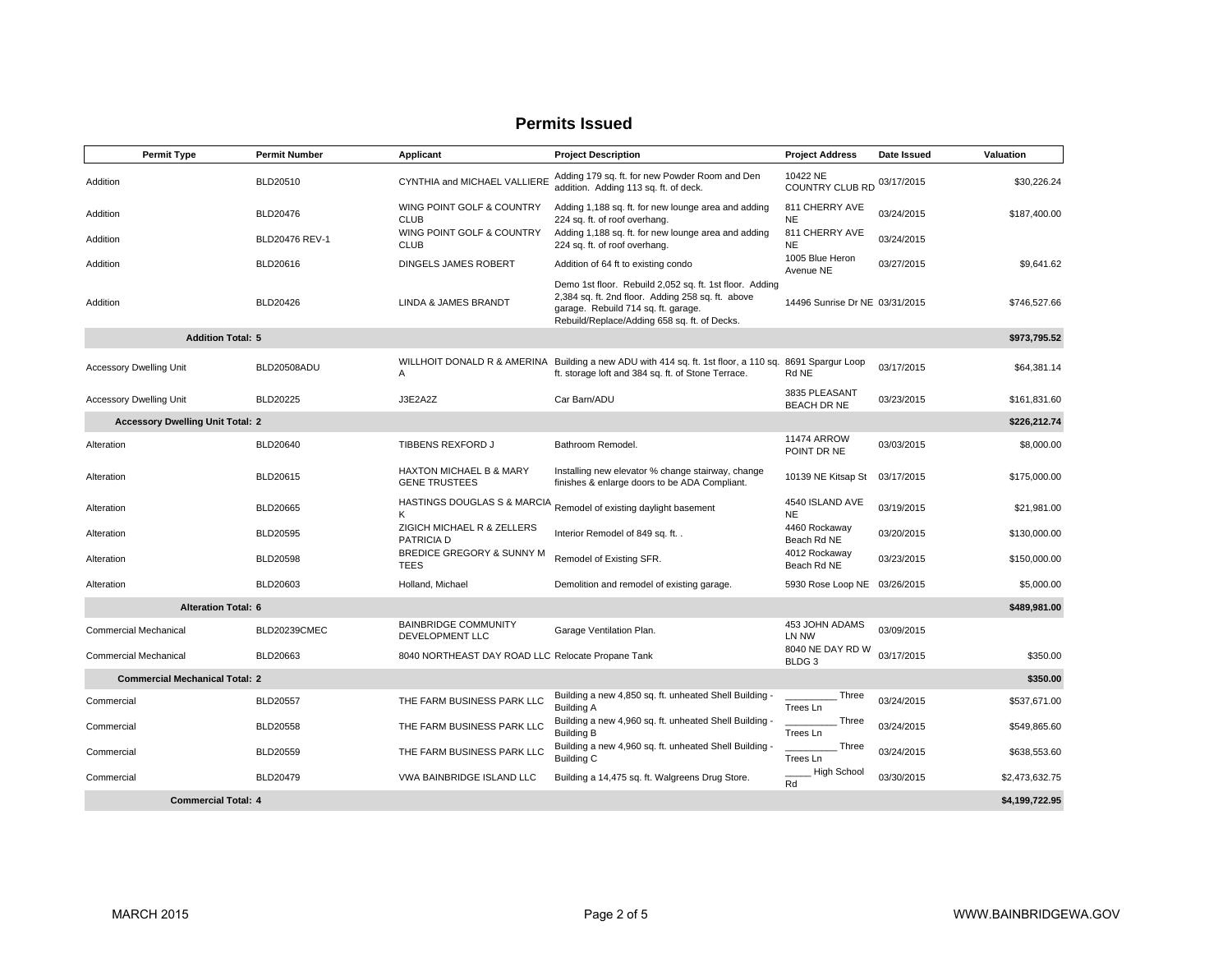|                                     | <b>Permit Type</b>               | <b>Permit Number</b> | Applicant                                         | <b>Project Description</b>                                           | <b>Project Address</b>                              | Date Issued | Valuation      |
|-------------------------------------|----------------------------------|----------------------|---------------------------------------------------|----------------------------------------------------------------------|-----------------------------------------------------|-------------|----------------|
| <b>Commercial Plumbing</b>          |                                  | BLD20232CPLM         | SPORTSMAN PARK LLC                                | Commercial Plumbing for tentant improvement for<br>dental clinic     | 9723 COPPERTOP<br>LOOP NE                           | 03/10/2015  |                |
| <b>Commercial Plumbing Total: 1</b> |                                  |                      |                                                   |                                                                      |                                                     |             | \$0.00         |
| Deck                                |                                  | BLD20637             | DESERT SUN VENTURES GROUP<br><b>INC</b>           | Replacing deck of approx. 285 sq. ft.                                | 4420 Bluff St NE                                    | 03/10/2015  | \$6,027.75     |
| Deck                                |                                  | BLD20653             | WINSLOW PARK HOMEOWNERS<br><b>ASSOCIATION</b>     | Replace existing 108 sq. ft. existing deck.                          | 287 SHEPARD WAY<br><b>NW</b>                        | 03/31/2015  | \$2,284.20     |
|                                     | Deck Total: 2                    |                      |                                                   |                                                                      |                                                     |             | \$8,311.95     |
| Demolition                          |                                  | BLD20669             | CARLSON, MARY and ROBERT                          | Demo existing carport and existing bath & bedroom<br>above.          | 3314 CRYSTAL<br>SPRINGS DR NE                       | 03/27/2015  |                |
| Demolition                          |                                  | BLD20689             | WALKER WILLIAM H & OLGA C                         | Demolition of 1990's Pool House                                      | 12065 Arrow Point<br>Loop NE                        | 03/27/2015  |                |
|                                     | <b>Demolition Total: 2</b>       |                      |                                                   |                                                                      |                                                     |             | \$0.00         |
| Grading and Fill                    |                                  | BLD20515             | CITY OF BAINBRIDGE ISLAND                         | Grade & Fill of approx 48,000 cy in existing gravel<br>mine!         | <b>NE</b><br>LOVEGREEN RD.<br>Access off Miller Rd. | 03/06/2015  |                |
|                                     | <b>Grading and Fill Total: 1</b> |                      |                                                   |                                                                      |                                                     |             | \$0.00         |
| Garage                              |                                  | <b>BLD20571 GAR</b>  | Dineen, Jim & Debra                               | 2 Story 1100 Sq. Ft. Garage                                          | 5312 Welfare Ave<br>NE.                             | 03/30/2015  | \$65,890.00    |
|                                     | Garage Total: 1                  |                      |                                                   |                                                                      |                                                     |             | \$65,890.00    |
| Multi-Family                        |                                  | BLD20239MF-A         | <b>BAINBRIDGE COMMUNITY</b><br>DEVELOPMENT LLC    | Multifamily Building A - Grow Community                              | 221 WYATT WAY<br><b>NW</b>                          | 03/06/2015  | \$2,663,736.84 |
| Multi-Family                        |                                  | BLD20239MF-B         | <b>BAINBRIDGE COMMUNITY</b><br>DEVELOPMENT LLC    | Multifamily Building B - Grow Community                              | 211 WYATT WAY<br><b>NW</b>                          | 03/06/2015  | \$2,663,736.84 |
|                                     | <b>Multi-Family Total: 2</b>     |                      |                                                   |                                                                      |                                                     |             | \$5,327,473.68 |
| Miscellaneous                       |                                  | BLD20655             | TOWN & COUNTRY MARKETS,<br>INC.                   | Hood suppression system                                              | 343 Winslow Way E. 03/30/2015                       |             | \$4,180.00     |
|                                     | <b>Miscellaneous Total: 1</b>    |                      |                                                   |                                                                      |                                                     |             | \$4,180.00     |
| Re-Roof                             |                                  | BLD20641             | JARECKE GEORGE & PLANT<br><b>NANCY</b>            | Reroof of approx. 20 Squares for SFR                                 | 8477 FERNCLIFF<br>AVE NE                            | 03/03/2015  | \$2,200.00     |
| Re-Roof                             |                                  | BLD20643             | <b>HOPE ROOFING &amp;</b><br>CONSTRUCTION         | Reroof. Shake tear-off. Install CDX plywood and<br>asphalt shingles. | 702 NE KLICKITAT<br>PL                              | 03/09/2015  | \$4,950.00     |
| Re-Roof                             |                                  | BLD20646             | <b>HANLEY CONSTRUCTION</b>                        | Remove and Replace 43 squares of Shake                               | 6012 ROSE LOOP<br><b>NE</b>                         | 03/09/2015  | \$6,050.00     |
| Re-Roof                             |                                  | BLD20659             | <b>CONDON THOMAS &amp; JANET</b>                  | Reroof approx. 16 squares of SFR.                                    | 6975 NE Day Rd                                      | 03/16/2015  | \$1,760.00     |
| Re-Roof                             |                                  | BLD20660             | Townsend, Steven                                  | Re roofing 1500 sq.ft.                                               | 15701 Point Monroe<br>Dr NE                         | 03/17/2015  | \$1,650.00     |
| Re-Roof                             |                                  | BLD20682             | LERNER GREGORY M                                  | Reroof of approx 28 squares                                          | 8615 SPRINGRIDGE<br>RD NE                           | 03/23/2015  | \$3,080.00     |
| Re-Roof                             |                                  | BLD20691             | Cornwell, Chris                                   | re-roof 18 squares                                                   | 8013 NE BUCKLIN<br>HILL RD                          | 03/27/2015  | \$1,980.00     |
| Re-Roof                             |                                  | <b>BLD20697</b>      | HANLEY CONSTRUCTION                               | Remove existing roofing and replace with new<br>composition shingles | 3960 El Cimo Ln NE 03/30/2015                       |             | \$3,630.00     |
| Re-Roof                             |                                  | BLD20699             | MCMILLAN JOSEPH M & LIMING S 14.5 square new roof |                                                                      | 8312 NE NEW<br><b>HOLLAND CT</b>                    | 03/30/2015  | \$1,595.00     |
|                                     | Re-Roof Total: 9                 |                      |                                                   |                                                                      |                                                     |             | \$26,895.00    |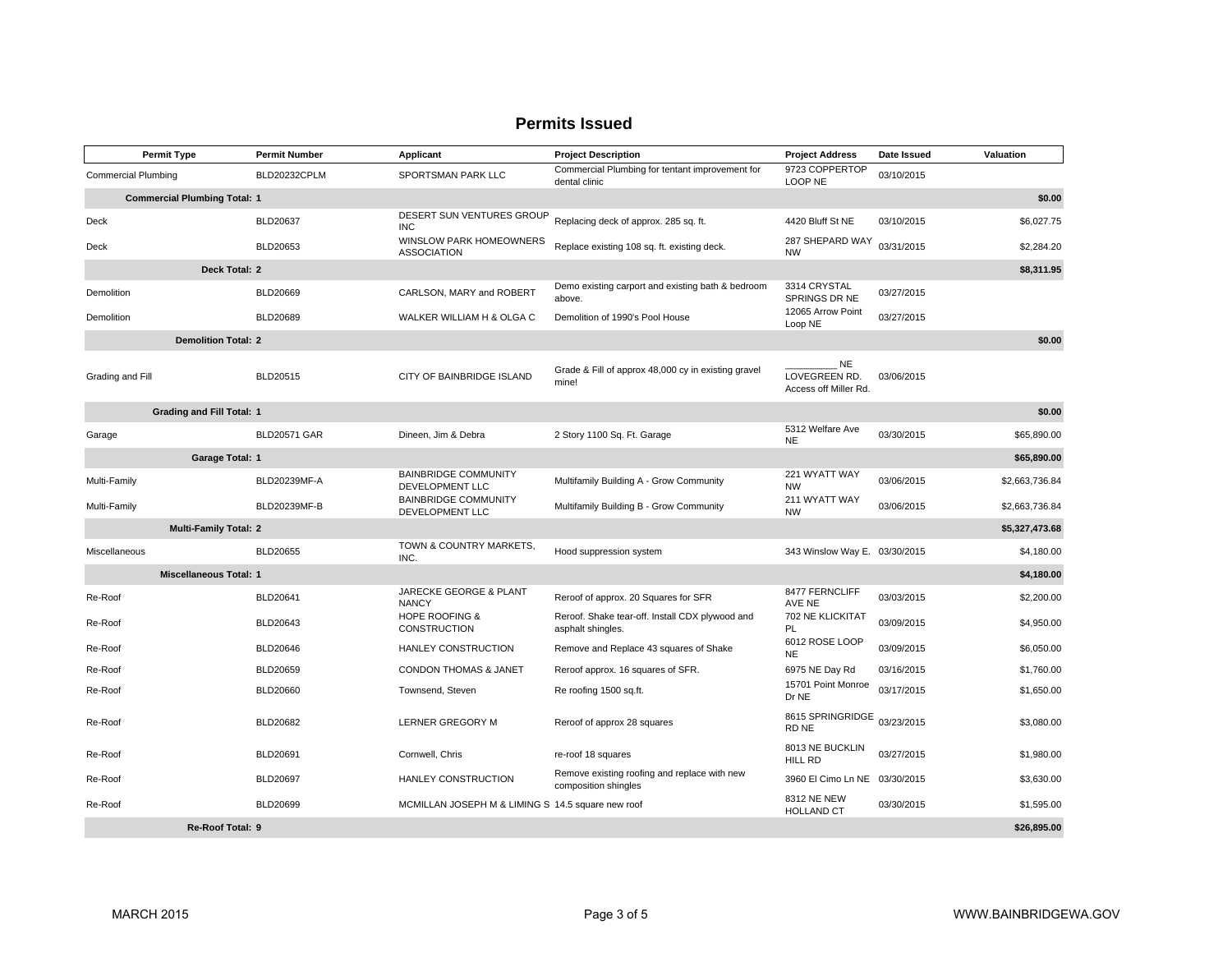| <b>Permit Type</b>                     | <b>Permit Number</b> | Applicant                                   | <b>Project Description</b>                                                                                                                                                                                          | <b>Project Address</b>           | Date Issued | Valuation    |  |
|----------------------------------------|----------------------|---------------------------------------------|---------------------------------------------------------------------------------------------------------------------------------------------------------------------------------------------------------------------|----------------------------------|-------------|--------------|--|
| Repair                                 | BLD20681             | <b>DUSBABEK PATRICIA LA</b>                 | Reroof and plywood replacement on existing roof                                                                                                                                                                     | 9432 HOLLY FARM<br>LN NE         | 03/23/2015  | \$15,180.00  |  |
| \$15,180.00<br><b>Repair Total: 1</b>  |                      |                                             |                                                                                                                                                                                                                     |                                  |             |              |  |
| Residential Mechanical                 | BLD20649             | SAAVEDRA SHAWN M &<br><b>MICHELLE A</b>     | Remove/Replace existing Hot Water Heater with New<br>Gas Hot Water Heater.                                                                                                                                          | 7427 NE HIDDEN<br><b>COVE RD</b> | 03/11/2015  |              |  |
| Residential Mechanical                 | BLD20652             | DEWITTE DAVID L & FRANKINA<br>JAN F         | Replace existing heat pump with new.                                                                                                                                                                                | 11140 WING PT DR 03/12/2015      |             |              |  |
| Residential Mechanical                 | BLD20666             | CHEN JOHN S & RHONDA I                      | Install LP Tank, gas cook stove and piping                                                                                                                                                                          | 12194 SUNRISE DR<br><b>NE</b>    | 03/18/2015  |              |  |
| Residential Mechanical                 | BLD20662             | NIEDERMAIR WILLIAM &<br><b>DOROTHY</b>      | Replacement of furnace <100K BTU                                                                                                                                                                                    | 8490 Hansen Road<br><b>NE</b>    | 03/31/2015  |              |  |
| <b>Residential Mechanical Total: 4</b> |                      |                                             |                                                                                                                                                                                                                     |                                  |             | \$0.00       |  |
| <b>Residential Plumbing</b>            | <b>BLD20628</b>      | CHUN LAWRENCE E & LYNN A                    | New Hot Water Heater                                                                                                                                                                                                | 6629 NE Jay St                   | 03/04/2015  |              |  |
| <b>Residential Plumbing</b>            | <b>BLD20670</b>      |                                             | PRODZINSKI BRETT & JENNIFER Remove and replace existing hot water heater                                                                                                                                            | 16241 Agate Point<br>Rd NE       | 03/19/2015  |              |  |
| <b>Residential Plumbing</b>            | BLD20671             |                                             | MITCHELL RICHARD J & NANCY K Remove and replace existing hot water heater                                                                                                                                           | 14157 Komedal Rd<br><b>NE</b>    | 03/19/2015  |              |  |
| <b>Residential Plumbing</b>            | <b>BLD20672</b>      | SPRINGER CHRISTOPHER B &<br><b>LAURA M</b>  | Remove and replace existing hot water heater                                                                                                                                                                        | <b>UNKNOWN</b>                   | 03/19/2015  |              |  |
| <b>Residential Plumbing</b>            | <b>BLD20685</b>      | SCOTT TRACY A & MICHELEE A                  | Relocate plumbing                                                                                                                                                                                                   | 12400 Kallgren Rd<br><b>NE</b>   | 03/26/2015  |              |  |
| <b>Residential Plumbing</b>            | <b>BLD20407</b>      | CHABOT, GREGORY D                           | Hot water tank replacement                                                                                                                                                                                          | 3967 El Cimo Ln NE 03/31/2015    |             |              |  |
| <b>Residential Plumbing Total: 6</b>   |                      |                                             |                                                                                                                                                                                                                     |                                  |             | \$0.00       |  |
| Single Family Residence                | BLD20051             | <b>HANSCHE MARGARET Y</b>                   | Building a new 2,614 sq. ft. home with a 768 sq. ft.<br>ATTACHED Garage and a 312 sq. ft. Deck.                                                                                                                     | 13921 Silven Ave NE 03/02/2015   |             | \$459.105.14 |  |
| Single Family Residence                | <b>BLD20550</b>      | SPELLMAN CONSTRUCTION INC                   | Single family home with attached garage.                                                                                                                                                                            | 651 PIERCE CT NW 03/06/2015      |             | \$602,142.41 |  |
| Single Family Residence                | BLD20582             | JOHNSON JOSEPH & KATHLEEN                   | Building new SFR with 1,740 sq. ft. 1st floor, 1,511 sq.<br>ft. 2nd floor, a 648 sq. ft. attached garage and 560 sq.<br>ft. of decks.                                                                               | 4684 BLAKELY CT E 03/06/2015     |             | \$556,222.21 |  |
| Single Family Residence                | BLD20513             | KRAMER GLENN K & JAREMKO<br><b>LAUREL A</b> | Building a new SFR with garage attached by trellis<br>breezeway                                                                                                                                                     | 9753 BIG FIR LN NE 03/12/2015    |             | \$555.476.90 |  |
| Single Family Residence                | <b>BLD18806SFR</b>   | Conklin, Elizabeth                          | demo of existing home and detached garage, new<br>4688 sfr and garage. Site requires geo third party<br>review.                                                                                                     | 8801 Woodbank<br><b>Drive</b>    | 03/13/2015  | \$393,000.00 |  |
| Single Family Residence                | BLD20508             | WILLHOIT DONALD R & AMERINA<br>A            | Building a new SFR with a 1,190 Sq. Ft. 1st floor and<br>820 Sq. Ft. 2nd floor. 168 sq. ft. for porches and 512<br>sq. st. for Stone Terrace.                                                                       | 8691 Spargur Loop<br>Rd NE       | 03/17/2015  | \$312,575.10 |  |
| Single Family Residence                | <b>BLD20565</b>      | <b>HESKEW RAYMOND L &amp;</b><br>SHERYLE L  | Building new SFR. 1,020 sq. ft. Garage with a 600 sq.<br>ft. 2nd floor living space.                                                                                                                                | 589 Alder Ave NE                 | 03/17/2015  | \$154,404.00 |  |
| Single Family Residence                | <b>BLD20570</b>      | Merideth, Emily                             | Construction of a two story 1,768 sq. ft. home. w<br>attached 528 sq. ft. garage.                                                                                                                                   | 8132 NE YETI LN                  | 03/20/2015  | \$306,568.88 |  |
| Single Family Residence                | BLD20535             | <b>TAWRESEY JOHN G &amp; ALICE B</b>        | Lot D - Bldg 3. Building a 2 Story DUPLEX. 1,280 sq.<br>ft. 1st Floor, a 1,280 sq. ft. 2nd floor with 445 sq. ft.<br>storage above garage and 49 sq. ft. of decks.<br>Building a 563 sq. ft. attached 2-car garage. | <b>Twitchitaw Ct NE</b>          | 03/20/2015  | \$502.067.60 |  |